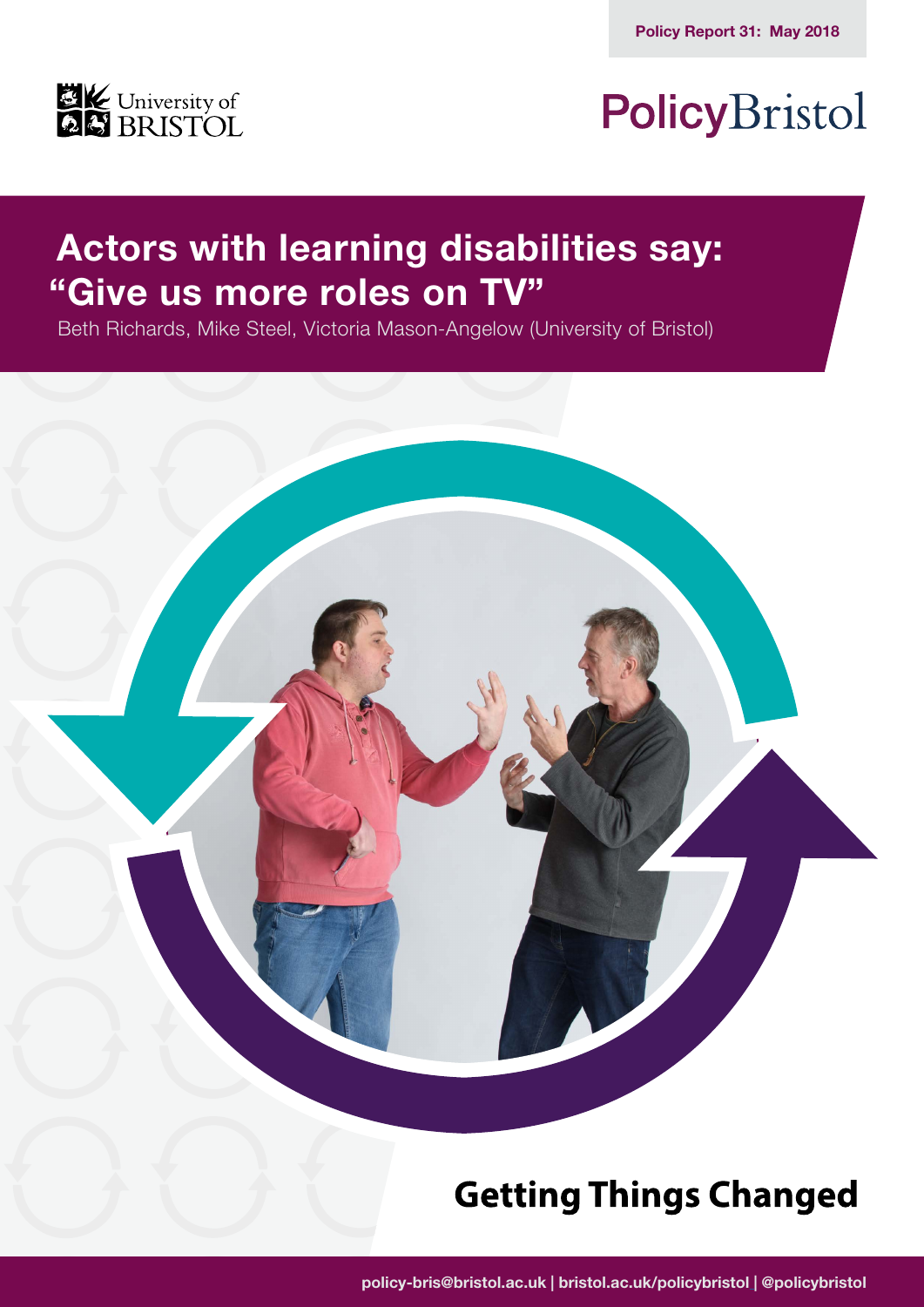

# PolicyBristol

### **Actors with learning disabilities need honest feedback, so that they can develop and learn. This is the same for everyone**



#### **About the research**

Today people can watch TV wherever they are, and at any time. There are more TV channels than ever, which can be watched on mobile phones, on the Internet and on traditional televisions. The way different kinds of people are shown on TV can change what we know, and think, about other people. People with learning disabilities told us they want to be on TV, so that people know 'we exist!'

Some television channels are looking at how their programmes include different kinds of people. In 2017, a report showed that the TV industry has fewer disabled people working in it than any other industry in the country. The report also showed that fewer disabled people are on TV than other groups.

Our research aimed to find out why there are so few people with learning disabilities on TV. The research

was led by Beth Richards, an actress who has learning disabilities.

Beth ran a survey (with 180 responses) and did 18 interviews with people in theatre, TV and the media.

It was important to do research about people with learning disabilities on TV, because lots of media groups are trying to make changes happen right now. For instance, in 2017 Equity (the union for performers) wrote a diversity manifesto about how roles on TV are cast. But these documents are often hard to understand, and people with learning disabilities are left out.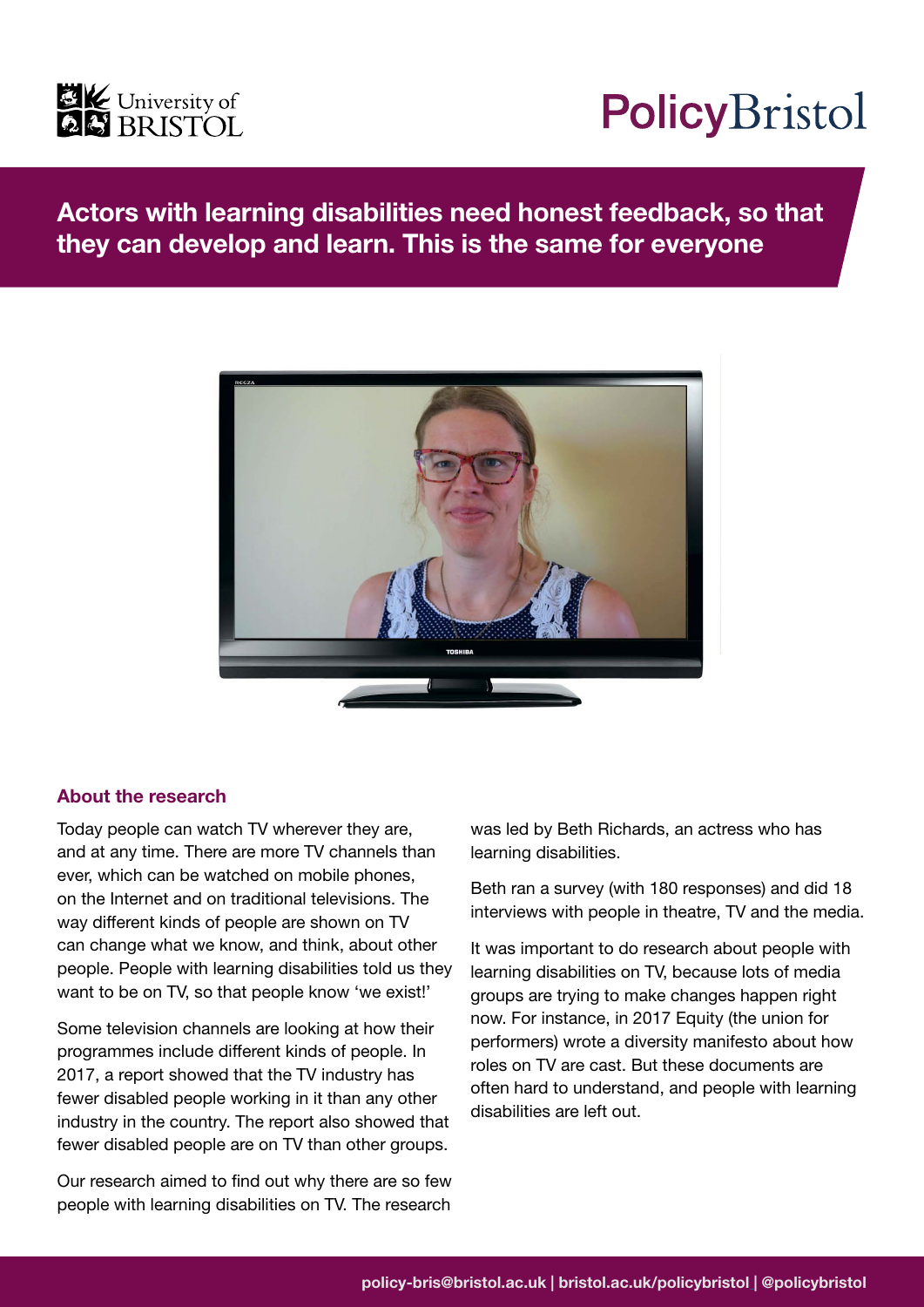#### **Policy implications**

- TV would show the world as it really is, and be more interesting, with more people with learning disabilities in programmes.
- The people who make programmes for TV should write their policies and programme information in language that does not use jargon. Documents should be available in easy language, with pictures.
- Auditions, rehearsals and filming for TV need to be in accessible places and be done in different ways, with more time, and sometimes not using scripts.
- Writers should write more diverse roles for people with learning disabilities. People with learning disabilities can also write these roles.
- There should be different roles and characters for actors with learning disabilities, in different kinds of programmes: shows for children and adults, news, drama, comedy, documentaries, everything!
- The Arts Council should fund more training courses and theatre groups that include people with learning disabilities.
- Actors with learning disabilities can bring new, creative ways of making TV. They can be actors, writers, story-tellers and producers.
- Actors with learning disabilities need honest feedback, so that they can develop or learn to be better actors. This is the same for everyone.

**Some people think people with learning disabilities can't do things. Seeing more people with learning disabilities on TV could change their minds.**

#### **Key findings**

- In TV many performers are self-employed. That makes things more difficult for actors with learning disabilities.
- There are physical access problems in TV. But also, actors with learning disabilities need more time in auditions and when making TV shows, and they need clearer information to understand what is going on.
- Most people in our research said that they would like to see more people with learning disabilities on TV, playing different roles. Programmes should tell us about people's real lives, not just their disability.
- There are lots of talented people with learning disabilities in theatre groups in the UK, but TV companies do not work with these groups enough.
- Actors with learning disabilities who are on TV have often had a lot of support, or a family member who has helped them to get on TV.
- People may need a personal assistant or supporter so that they can work more independently, but they do not often get that support.
- Many people think it is 'ok' to say that everything performers with learning disabilities do is brilliant, even when it is not. People with learning disabilities are saying this is patronising and hurtful, and need it to change.
- People with learning disabilities can make their own TV and films. They can change the TV industry, by doing things in their own way. TV could be better for everyone.